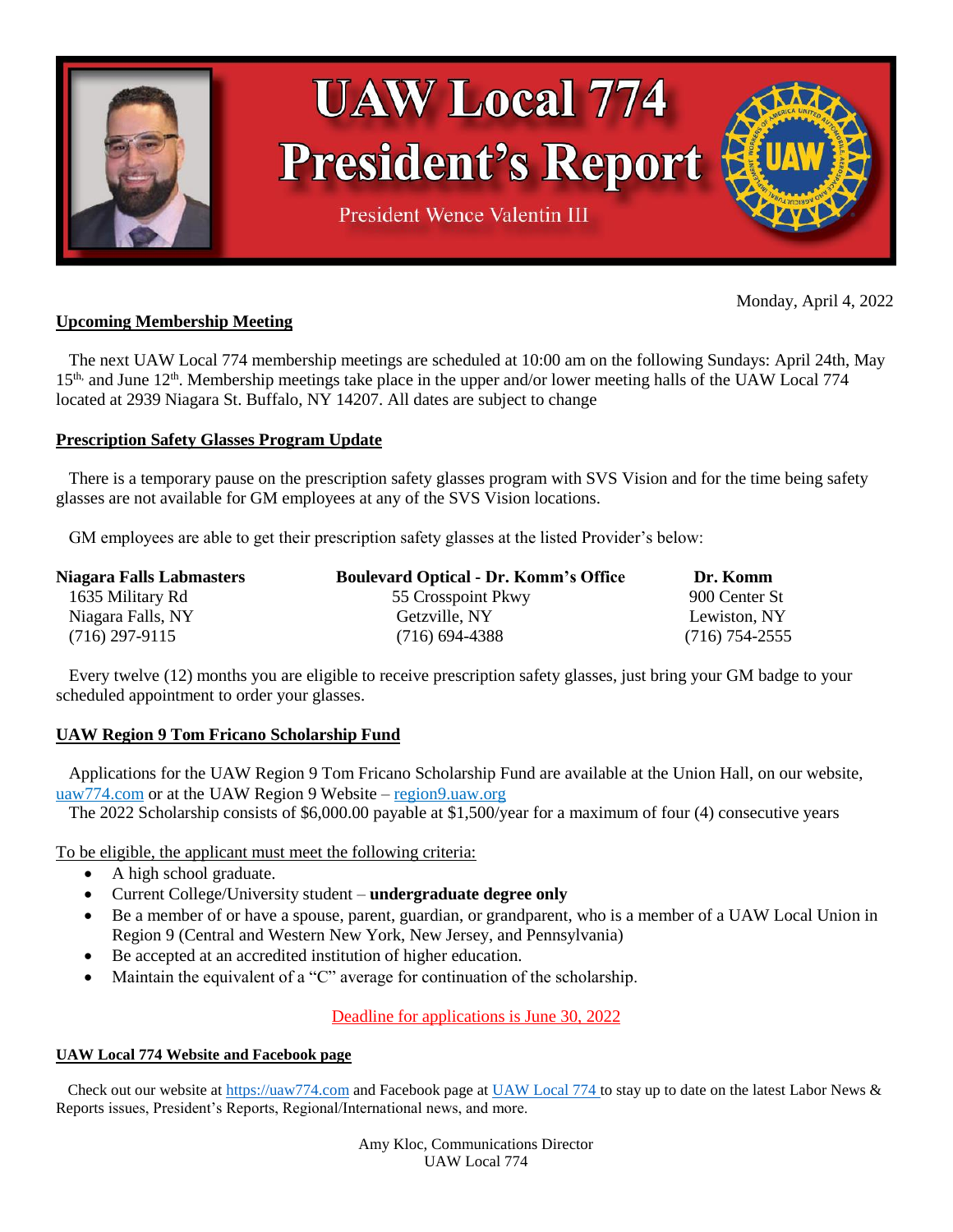#### **2nd Annual UAW Local 774 Golf Tournament**

We are having our 2<sup>nd</sup> Annual Golf Tournament on Sunday, June 26, 2022, 1:00 pm at Chestnut Hill Golf course in Darien Center, NY. You must have (1) active or retired member in your foursome. The cost is \$100.00/person, due at sign up. Forms are available at the UAW Local 774 Union Hall. The tournament is limited to (36) foursomes. We are also looking for volunteers to help during the event. Volunteers will be provided lunch and dinner at no cost. All proceeds of this event will benefit the Variety Kid's Telethon. Please contact 1<sup>st</sup> Vice President Ted Maldonado at [tmaldonado@uaw774.com](mailto:tmaldonado@uaw774.com) for more info and/or to sign up. \*Limited spots are available.

#### **UAW 2022 Family Scholarship**

 Since 1970, thousands of UAW members and their families have participated in the Walter and May Reuther UAW Family Education Center Scholarship Program – changing their lives and those of their loved ones forever. Located in scenic Onaway, Michigan on Black Lake, the Center was envisioned by legendary UAW President Walter Reuther to be a place where UAW members and their families could come together to learn and relax. Through educational and recreational activities, the Family Scholarship Program provides an opportunity for adults and children to learn and think about how our union empowers us to change our workplaces and communities for ourselves and future generations.

 All active or laid-off UAW members in good standing are eligible to apply for a Family Scholarship if they have never attended the program before. You must also be willing to use your regular vacation, personal leave or union leave time (where permitted by contract) to attend. Past participants are not eligible to reapply. Your spouse and children/grandchildren 4-18 years old may attend with you. You may be required to provide a birth certificate or proof of legal guardianship for each attending child.

 If you are interested in applying for UAW Family Education Center Scholarship Program, you can obtain an application at the UAW Local 774 Union Hall, 2939 Niagara St. Buffalo, NY 14207

#### **Workers Memorial Day**

 On April 28th, members of the UAW will observe Workers Memorial Day to pay our respects to those who lost their lives on the job and recognize the impact these tragic losses have on families, co-workers, and communities. The sad fact is that nearly 4,600 Americans die every year from job-related injuries. An additional 50,000 succumb to work-related illnesses. Another 4 million will be injured on the job. We come together this year to call for action on hazards that cause unnecessary injury, illness, and death. We will stand united to strengthen workers' rights and protections, and demand resources and actions needed for job safety enforcement. We will commit ourselves to fight to make sure that others do not suffer the same terrible fate.

 I would be remiss not to mention our lost UAW and Unifor brothers this past year. UAW Local 79 in Moline, IL lost a member who was struck in a traffic accident and fatally injured while walking to the picket line. In addition, UAW Local 1219 in Lima, OH, Ford Engine Plant lost a machine repairman due to an accident in the workplace. Additionally, there was a fatality at our sister plant at GM St. Catherine's, Unifor Local 199. Our thoughts and prayers go out to their families, friends, and coworkers, may they rest in peace